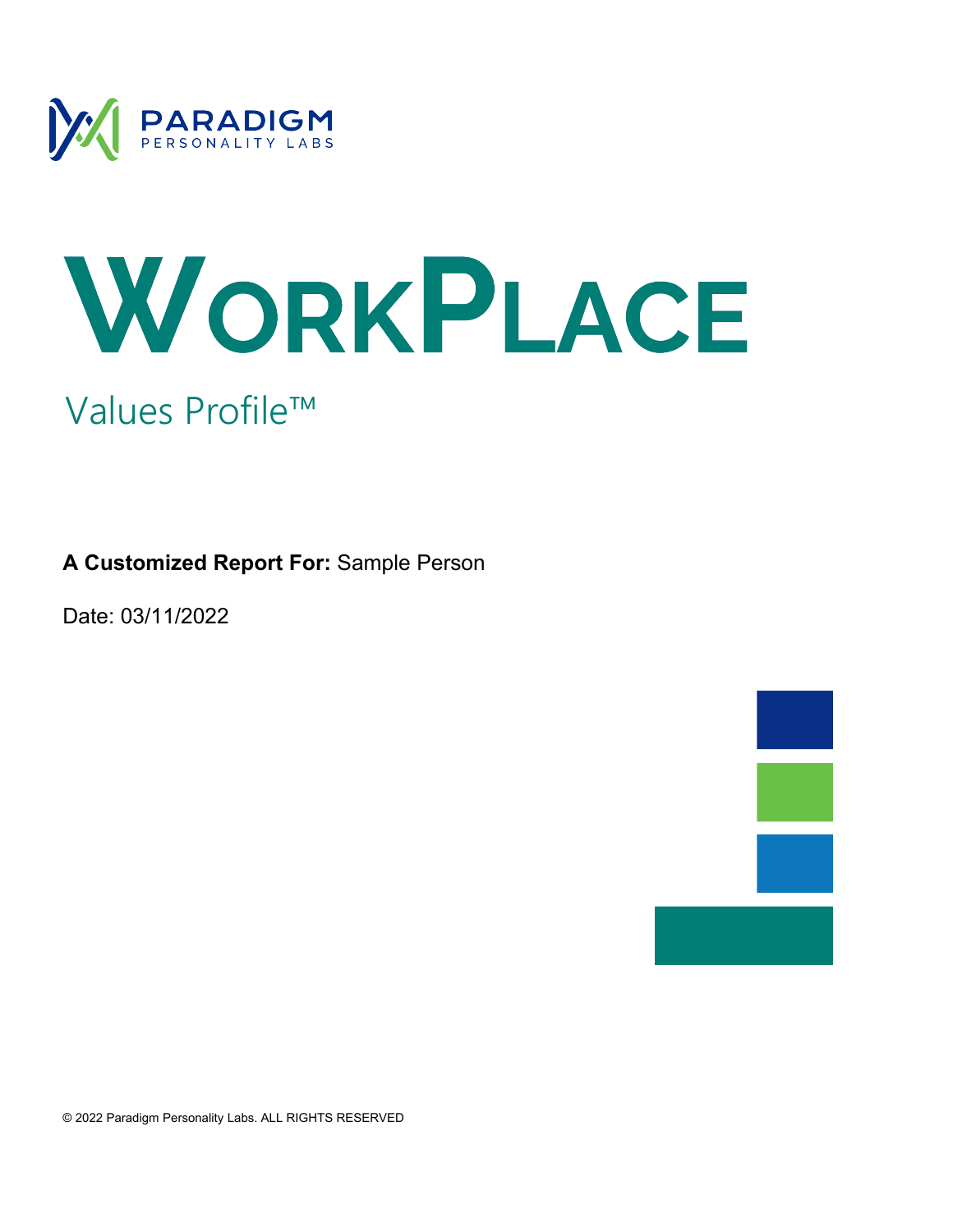A Customized Report for: **Sample Person** Date: **March 11,2022**

The Values Profile™ Norm Group: **Global**



## **WORKPLACE VALUES PROFILE™** TABLE OF CONTENTS

| Introduction                | pg 3  |
|-----------------------------|-------|
| The 16 Values: Descriptions | pg 4  |
| <b>Reflections</b>          | pg 5  |
| Your Values Scores          | pg 6  |
| Interpretation Example      | pg 7  |
| Values in Everyday Life     | pg 8  |
| Your Values at Work         | pg 17 |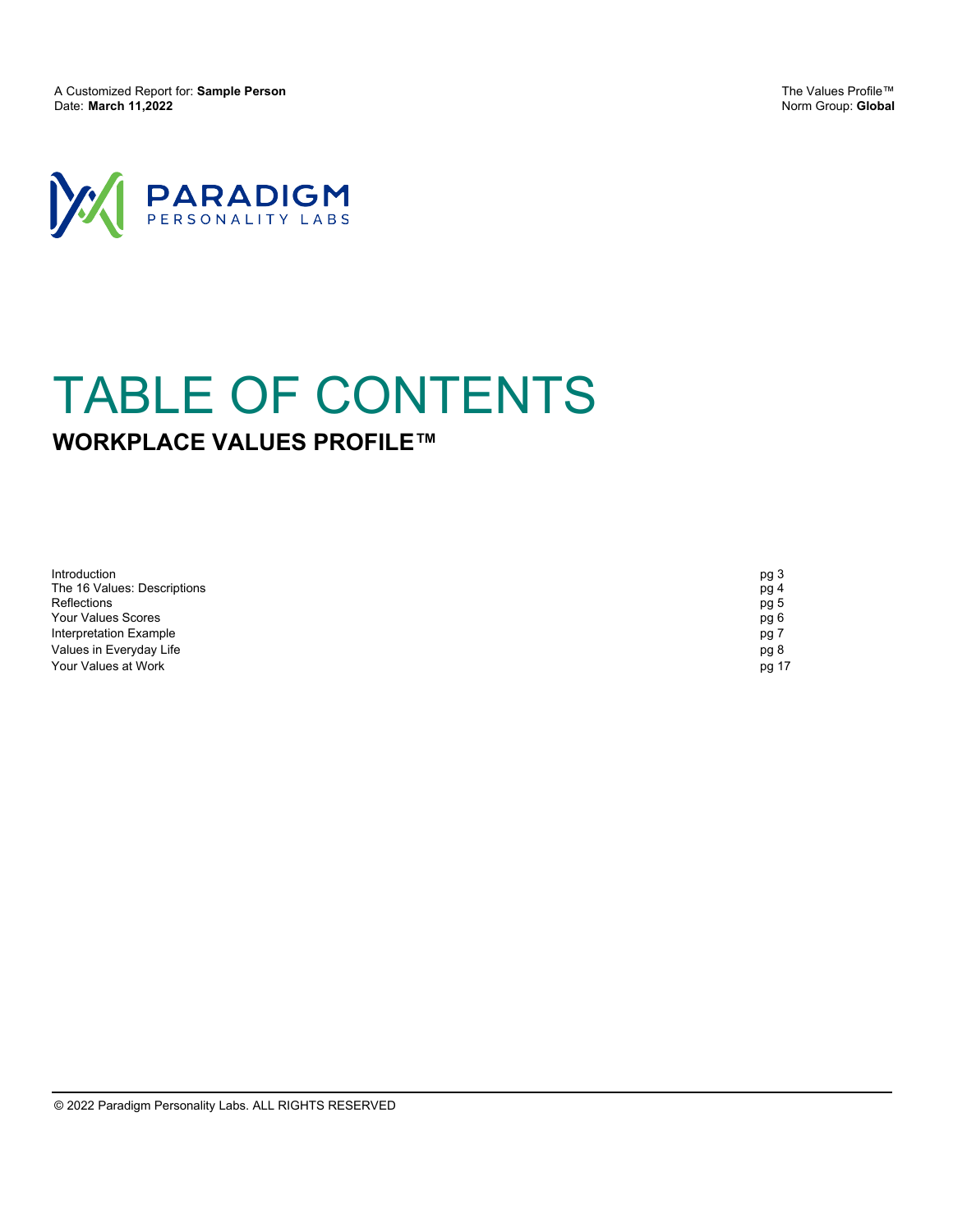#### INTRODUCTION

#### **What is a Value?**

A value is something that is important to you. Living in alignment with your values requires energy, time, resources, thought, and effort. Values motivate action. For example, if you value Competition, you might approach a company-wide performance ranking and a children's board game with the same win-at-all-costs attitude. If Competition is not an important value, on the other hand, you might not care so much about the ranking or the game. Your values scores in this assessment are based on the answers you provided on the WorkPlace Values Profile™ questionnaire.

#### **Values are Different from Traits**

Traits, such as Sociability and Trust, usually have a concrete meaning and are inferred based on behaviors and preferences across a variety of settings. For example, a highly sociable person would likely enjoy informal chit chat with colleagues and parties with plenty of new faces. Values, by contrast, represent abstract goals (Roccas, Sagiv, Schwartz, Knafo, 2002) and provide a way to evaluate outcomes or actions (Roe and Ester, 1992). In short, traits tell us what someone is like while values tell us what someone considers important (Roccas et al., 2002).

Although traits may influence how we express our values, they do not dictate the values themselves. For example, a strongly extraverted individual who values Helping might enjoy going door-to-door to solicit donations for a charitable cause while someone more introverted may instead opt to donate to a charitable cause or support the organization in another, less social way. Both are acting in accordance with their value of Helping but in distinct, trait-consistent ways.

#### **Why is it Helpful to Understand Your Values?**

People bring their whole person to work and the workplace, not just their knowledge and skills. By understanding our values, we can make more informed, deliberate decisions about our true priorities and how they align with our actions and behaviors at work.

There are two principal benefits from assessing and studying individual values:

- 1. The ability to express our values at work leads to increased engagement with our role and our organization
- 2. Improved Role-Value alignment improves individual performance and cascades to support better team performance and a healthier organizational culture.

This assessment provides an opportunity to reflect on the full richness of your values and identify areas of facilitation and friction in living out those values.

#### **How to Use this Report**

First, predict your strongest and weakest values and then test your predictions by checking your scores. Second, probe the meaning of your strongest values. Finally, assess your values profile and create an action plan that further strengthens your ability to align your activities with your values.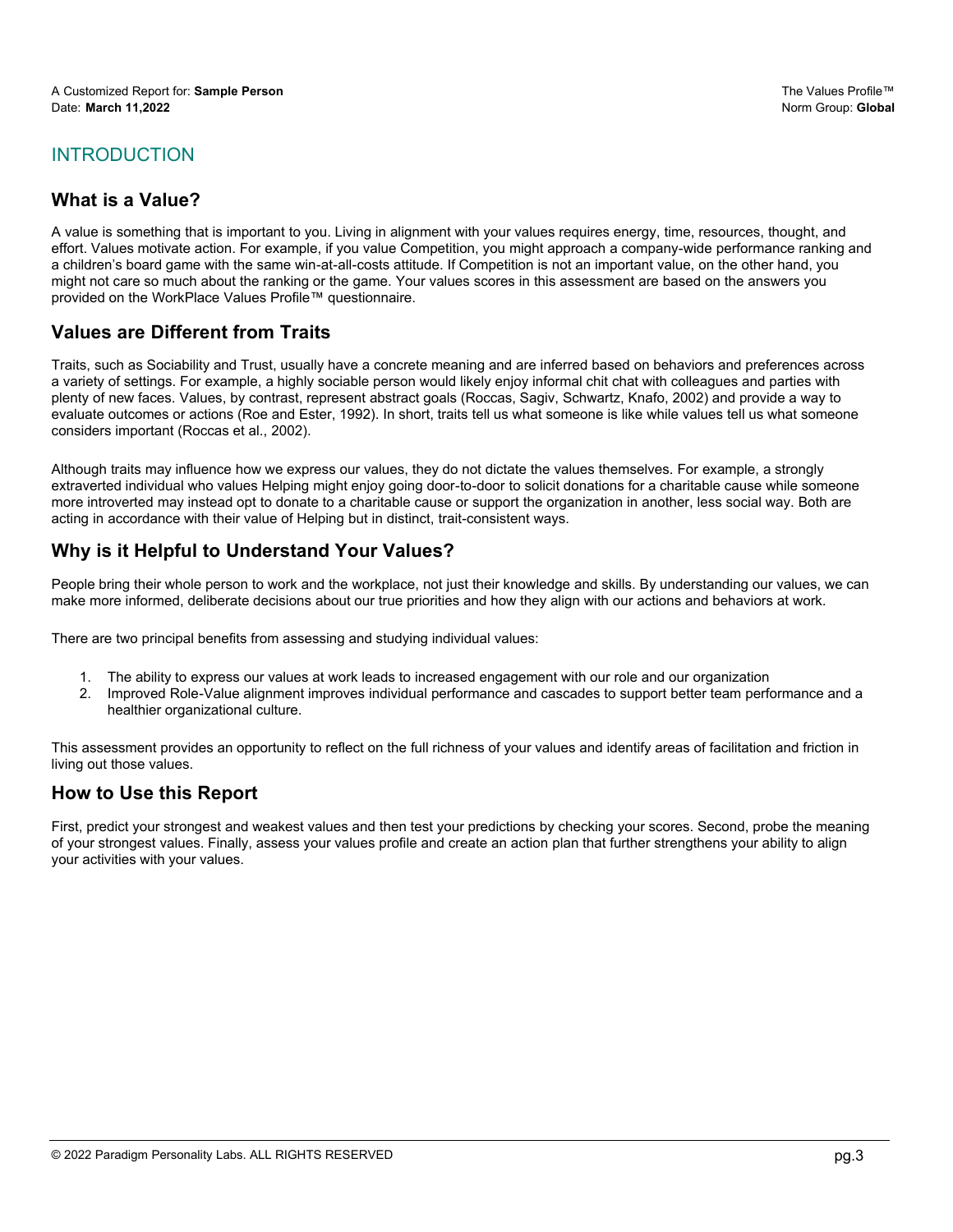## THE 16 VALUES: DESCRIPTIONS

| <b>VALUE</b>         | <b>DESCRIPTION</b>                                                                                                                                                                            |
|----------------------|-----------------------------------------------------------------------------------------------------------------------------------------------------------------------------------------------|
| Achievement          | Overcoming barriers and challenges to complete a task, accomplish a goal, or achieve a level of success<br>that is difficult to attain.                                                       |
| <b>Activity</b>      | Staying busy, avoiding idleness, and always looking forward to what's coming next.                                                                                                            |
| <b>Beauty</b>        | Seeking objects, ideas, activities, or places that are pleasing to experience through seeing, hearing,<br>thinking, or feeling.                                                               |
| Competition          | Overcoming and defeating others in the pursuit of recognition, resources, rewards, or prizes.                                                                                                 |
| <b>Health</b>        | Engaging in practices and behaviors that promote physical health, mental health, and general well-being.                                                                                      |
| Helping              | Focusing on the needs of others and recognizing the unique value that each brings through their presence.                                                                                     |
| Independence         | Emphasizing their own agenda and doing things their own way. Preferring to be their own boss and<br>determining their own course of action without reliance on or imposed limits from others. |
| Intellect            | Taking delight in intelligent thought and the power of knowing for its own sake; living a life of the mind.                                                                                   |
| <b>Justice</b>       | Adhering to one's code of conduct and always doing the right thing.                                                                                                                           |
| <b>Pleasure</b>      | Finding enjoyment and pleasure in rewarding work, simple moments, and the joys and pleasures of the<br>wider world.                                                                           |
| Power                | Finding joy in being the boss, wielding influence, and possessing authority.                                                                                                                  |
| <b>Relationships</b> | Valuing relationships means placing a high value on close, long-term, and intimate relationships.                                                                                             |
| Spirituality         | Pursuing the transcendent, reflecting on one's higher purpose, finding deeper meaning in the everyday, and<br>taking time out for reflection.                                                 |
| <b>Stability</b>     | Seeking to balance the resources allocated to work, home, and community life. Prioritizing community,<br>reliability, and honoring one's history and traditions.                              |
| <b>Status</b>        | Pursuing fame, prestige, popularity, and enviable positions.                                                                                                                                  |
| <b>Style</b>         | Pursuing experiences, objects, and settings that express their inner selves.                                                                                                                  |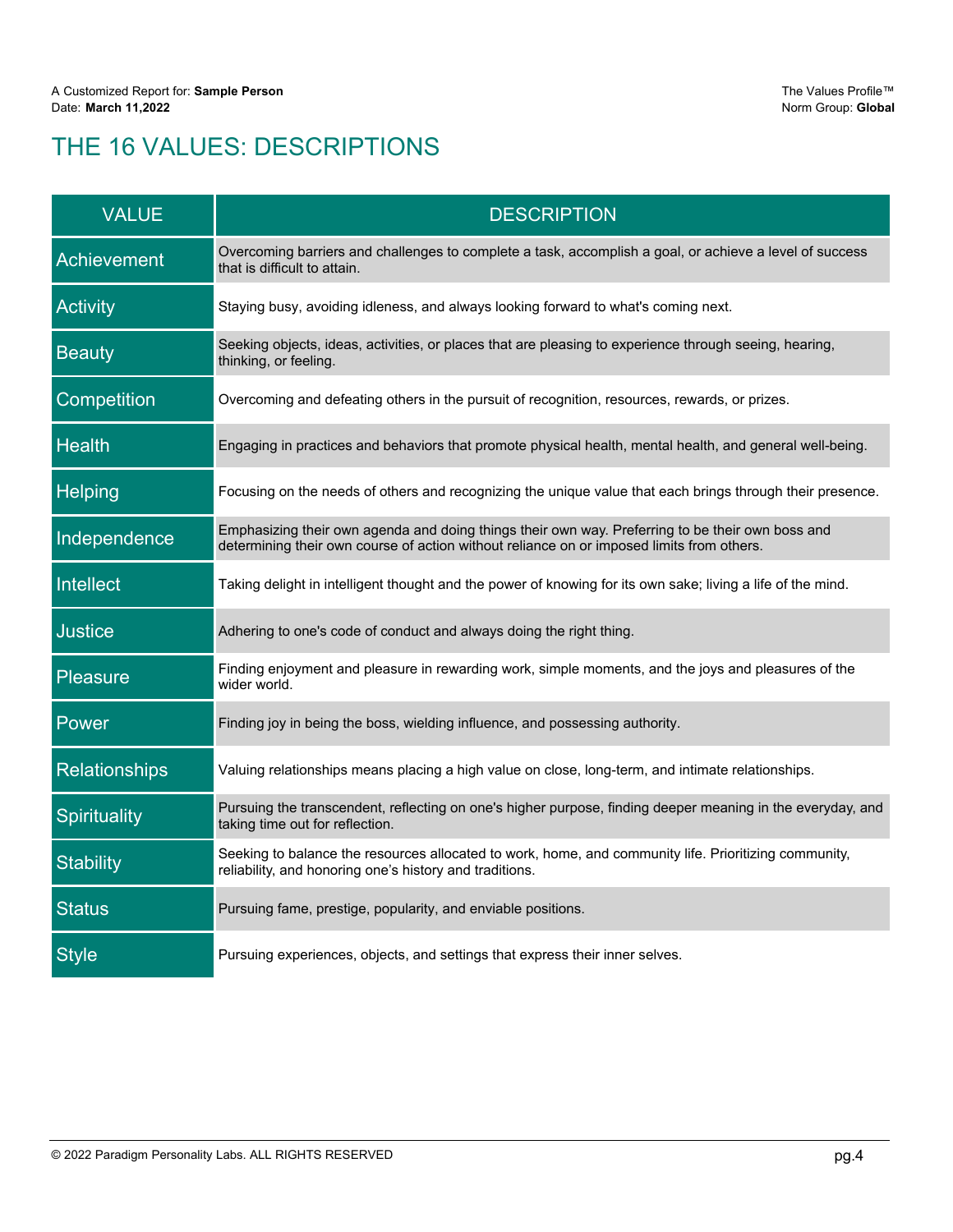## **REFLECTIONS**

3.

 $\frac{1}{2}$ 

**Predict the three values you think will score highest for you.**

|                                                               | $3.$ $\overline{\phantom{a}}$                                                                                                                                                                                                                                                                                          |  |
|---------------------------------------------------------------|------------------------------------------------------------------------------------------------------------------------------------------------------------------------------------------------------------------------------------------------------------------------------------------------------------------------|--|
| Predict the three values you think will score lowest for you. |                                                                                                                                                                                                                                                                                                                        |  |
|                                                               | $1.$ $\frac{1}{2}$ $\frac{1}{2}$ $\frac{1}{2}$ $\frac{1}{2}$ $\frac{1}{2}$ $\frac{1}{2}$ $\frac{1}{2}$ $\frac{1}{2}$ $\frac{1}{2}$ $\frac{1}{2}$ $\frac{1}{2}$ $\frac{1}{2}$ $\frac{1}{2}$ $\frac{1}{2}$ $\frac{1}{2}$ $\frac{1}{2}$ $\frac{1}{2}$ $\frac{1}{2}$ $\frac{1}{2}$ $\frac{1}{2}$ $\frac{1}{2}$ $\frac{1}{$ |  |
|                                                               |                                                                                                                                                                                                                                                                                                                        |  |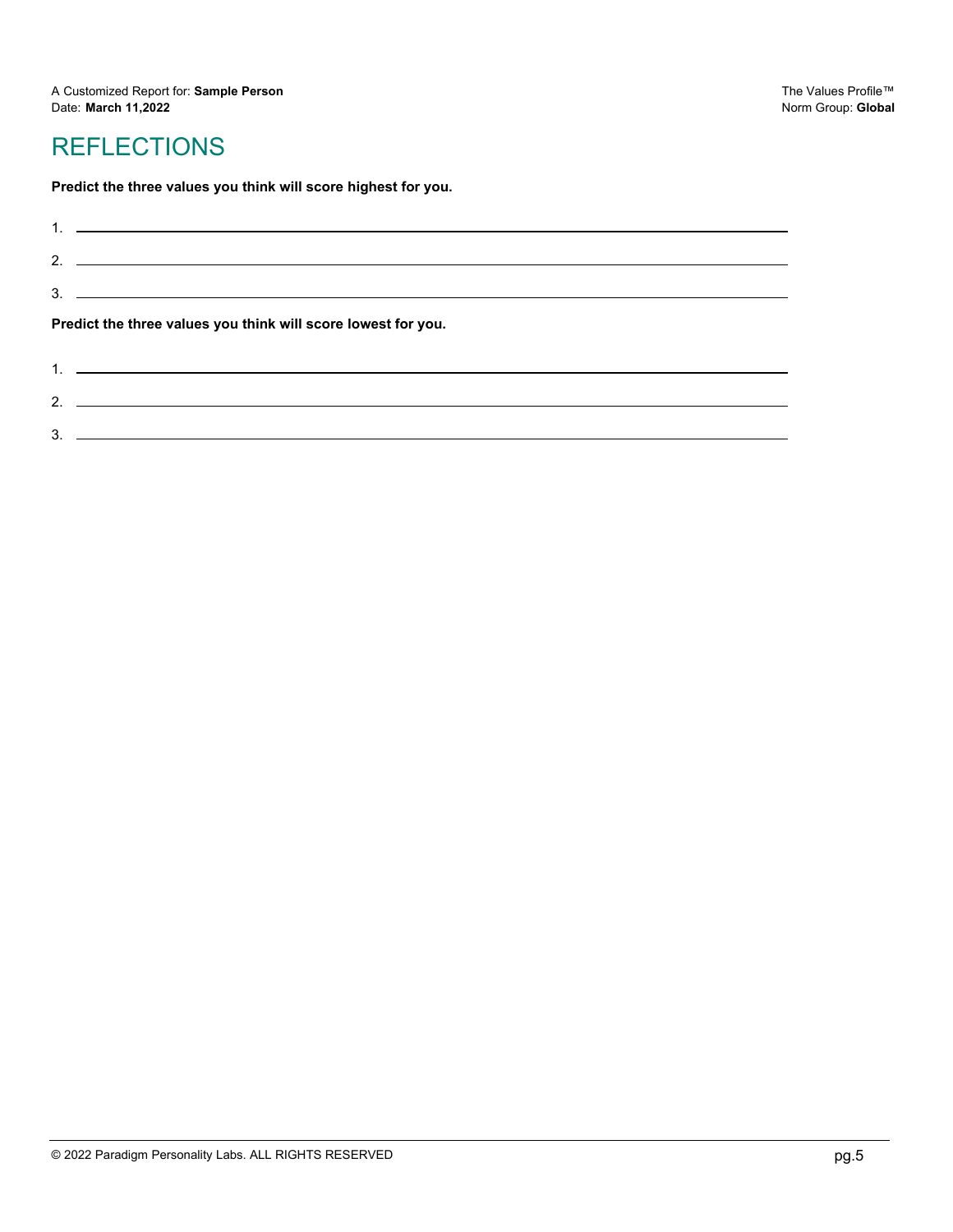## YOUR VALUES SCORES

| <b>RANK</b>      | <b>VALUE</b>  | <b>SCORE</b> | <b>VARIANCE</b> |
|------------------|---------------|--------------|-----------------|
| $\overline{1}$   | Competition   | 68           | Situational     |
| $\overline{2}$   | Helping       | 55           | Consistent      |
| 3                | <b>Beauty</b> | 53           | Situational     |
| $\overline{4}$   | Health        | 53           | Consistent      |
| $\overline{5}$   | Justice       | 52           | Flexible        |
| $6\phantom{1}$   | Independence  | 52           | Situational     |
| $\overline{7}$   | <b>Status</b> | 50           | Consistent      |
| $\boldsymbol{8}$ | Style         | 50           | Situational     |
| 9                | Power         | 48           | Situational     |
| 10 <sub>1</sub>  | Activity      | 43           | Situational     |
| 11               | Relationships | 39           | Situational     |
| 12 <sub>2</sub>  | Intellect     | 37           | Situational     |
| 13               | Stability     | 33           | Consistent      |
| 14               | Spirituality  | 33           | Situational     |
| 15               | Achievement   | 29           | Situational     |
| 16               | Pleasure      | 17           | Situational     |

#### LEGENDS

**> 65:** More important to you than to about 93% of the population.

**> 55:** More important to you than to about 67% of the population.

**> 44:** Average importance to you compared to the rest of the population.

**> 34:** Less important to you than 67% of the population.

**< 34:** Less important to you than to about 93% of the population.

#### VARIANCE SCORE

**Consistent:** Your responses are consistent across situations. **Situational:** Your responses show some variance across situations. **Flexible:** Your responses show considerable variance across situations.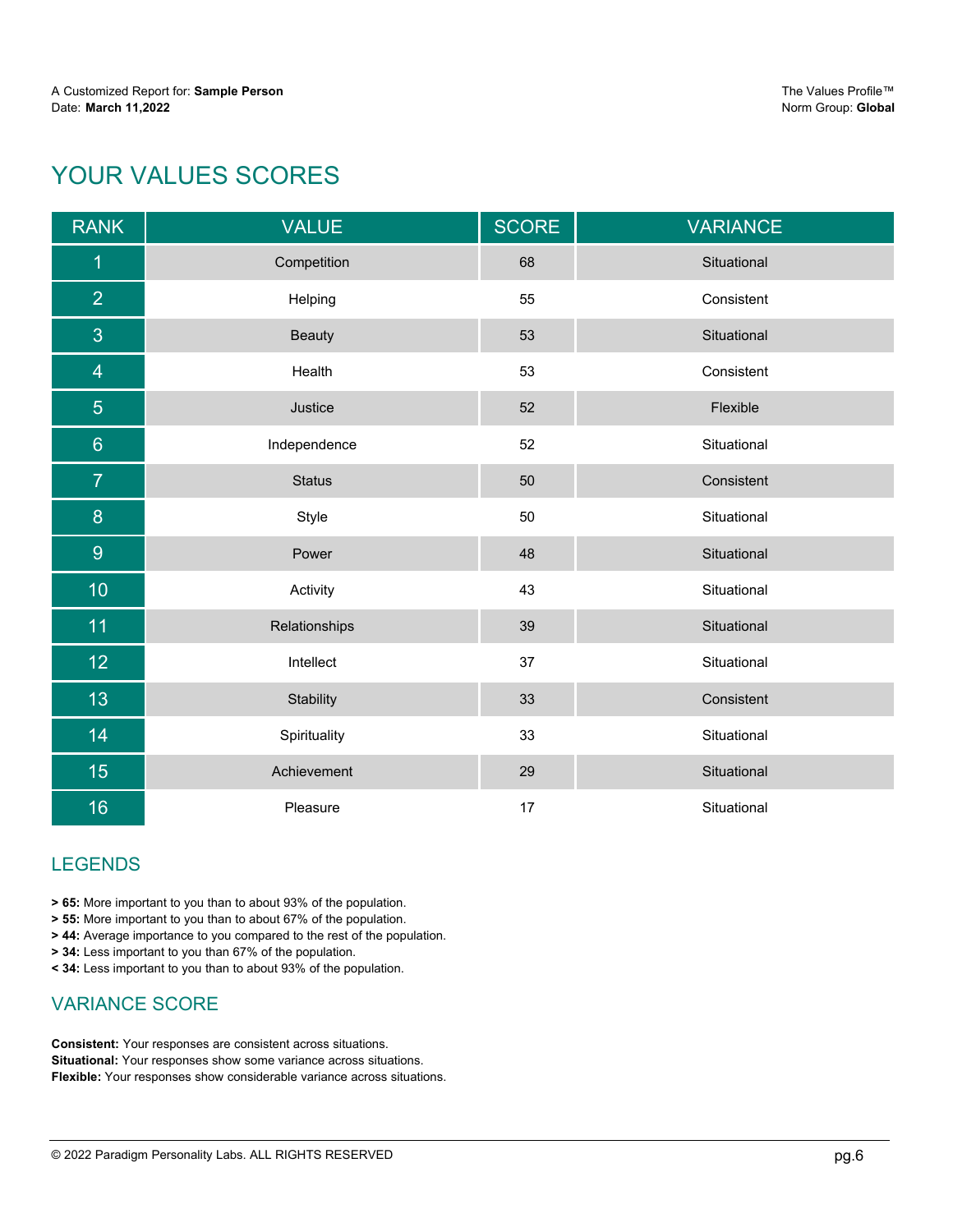## INTERPRETATION FXAMPLE

#### **Value Score for Beauty:**

What does the numerical score for a value mean? Let's use a score of 50 for Beauty as an example. Here are several ways to interpret that number:

- · Compared to other people (i.e., the norm group), this person places average importance on Beauty.
- If 50 is this person's highest score, then it will be ranked  $#1$ . Even though the score is average compared to those in the norm group, it is high compared to this person's other values scores.
- If this person's variance level is "Flexible," then it suggests this person felt that some aspects of Beauty (say, nature and writing) were very important but that other aspects (say, music and dance) were not important. Such differences would average out, however, when calculating the total score, producing a score of 50.
- · If, on the other hand, this person's variance level is "Consistent," it means that all aspects of Beauty probed (nature, writing, music, etc.) were of similarly moderate importance.
- · In general, responses underlying more extreme scores (e.g., scores greater than 70 or less than 30) are more consistent. Responses for scores that tend toward the middle may be more variable.

## REFLECTIONS

**I am pleased that:**

**I am concerned that:**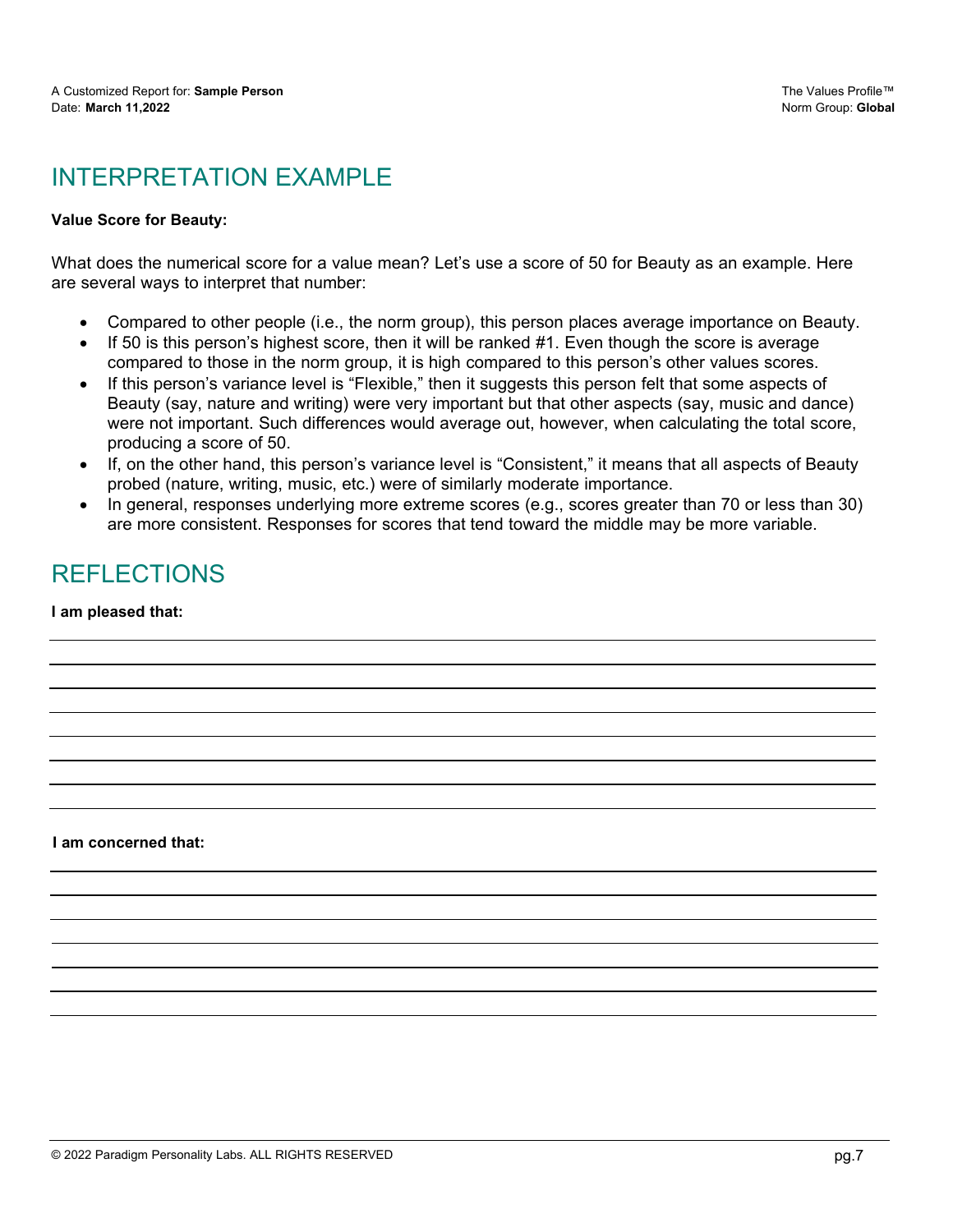## VALUES IN EVERYDAY LIFE

This section details how our values show up in the workplace and in the world at large. We discuss how score range might reflect your behavior as a leader and as an individual contributor.

| Achievers value success in its many forms and seek to accomplish the most<br>with every moment. They strive to overcome barriers and challenges to<br>achieve a level of success that is difficult to attain. Achievers also typically<br>enjoy public recognition of their success.                                                                                                                                                                                                                                                                                                                                                    | VALUE | <b>IMPACT ON DAILY LIFE</b>                                                                                                                                                                                                                                                                                                                                                                                                                                                                                                                                                                                                                                                                                                                          |
|-----------------------------------------------------------------------------------------------------------------------------------------------------------------------------------------------------------------------------------------------------------------------------------------------------------------------------------------------------------------------------------------------------------------------------------------------------------------------------------------------------------------------------------------------------------------------------------------------------------------------------------------|-------|------------------------------------------------------------------------------------------------------------------------------------------------------------------------------------------------------------------------------------------------------------------------------------------------------------------------------------------------------------------------------------------------------------------------------------------------------------------------------------------------------------------------------------------------------------------------------------------------------------------------------------------------------------------------------------------------------------------------------------------------------|
| the organization, provided those goals do not conflict with comparably strong<br>Achievement orientation for nonwork goals, especially those that require<br>extensive time away from work. To maximize engagement and professional<br>satisfaction, it is important for individuals who value Achievement to have<br><b>ACHIEVEMENT</b><br>visible opportunities to attain goals.<br>nonwork life, but they are generally more concerned with being capable in a<br>wider range of both work and nonwork roles, such as being a steady<br>individual contributor roles that require comparatively frequent switching<br>between tasks. |       | complete a task, accomplish a goal, be the best in their categories of focus, or<br>Achievers in the workplace typically maintain a single-minded focus on clearly<br>defined goals. This focus can be professionally rewarding and beneficial for<br>By contrast, those who score lower in Achievement are more oriented toward<br>roles rather than goals. They may have some modest goals at work or in their<br>contributor, colleague, partner, parent, and volunteer. Those who score lower<br>in Achievement are not lazy. Rather, they are simply not focused on exacting<br>standards and lofty challenges. These individuals are particularly well-suited to<br>roles requiring maintenance management (vs. "strong leader" management) or |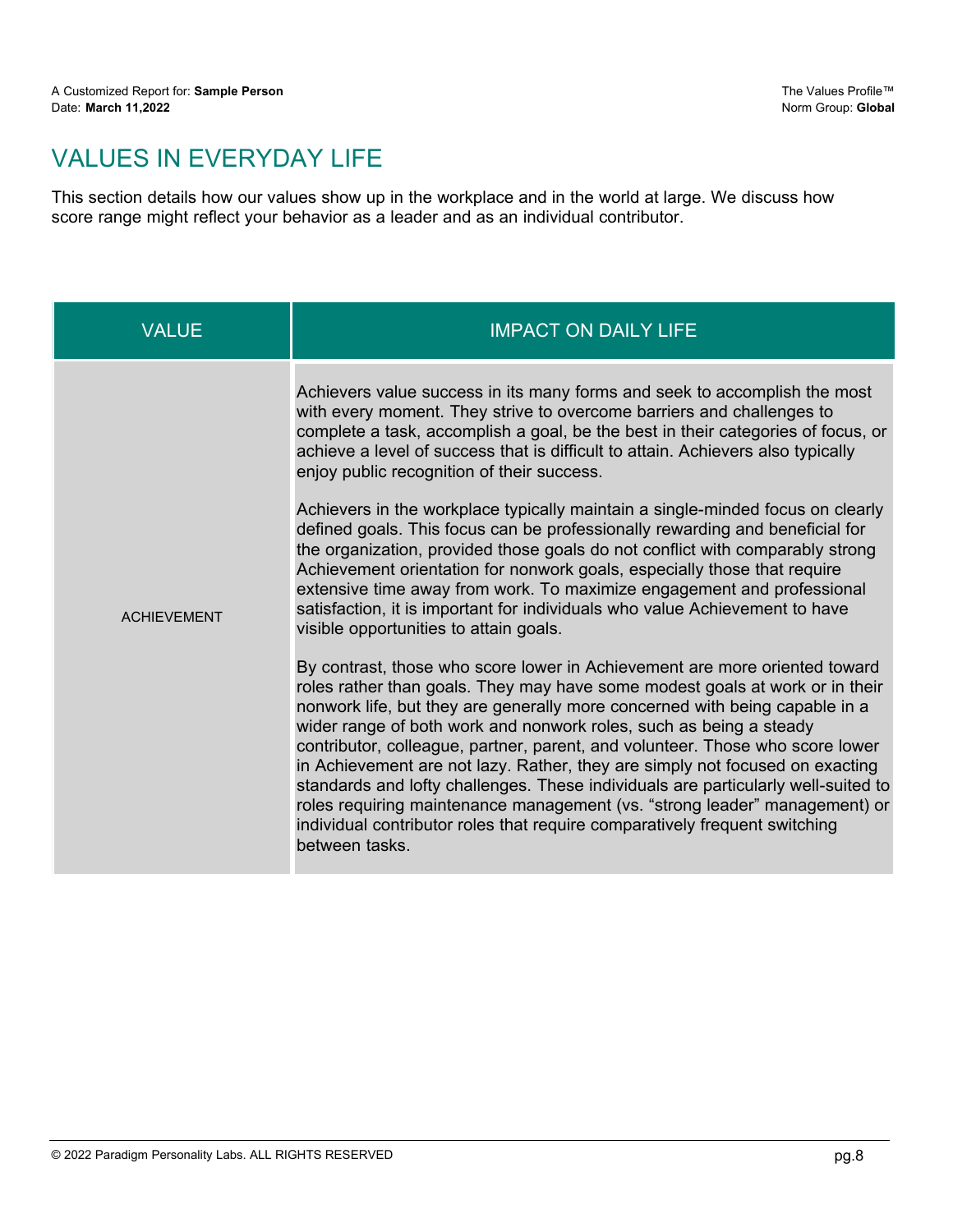| <b>ACTIVITY</b> | Those who value Activity stay busy and engaged across a range of possible<br>tasks. Individuals who score high in Activity aggressively avoid boredom and<br>laziness, choosing instead to be a person in a near-constant state of "doing."<br>High Activity individuals in the workplace often have a stack of commitments in<br>an overloaded schedule and attack it with a fierce energy. While this can lead<br>to great accomplishment and visible success, the frenetic pace can also blur<br>the line between effectiveness and mere busyness. People who score high in<br>Activity may therefore benefit from periodically stepping back to evaluate what<br>jobs really need to get done to foster long-term satisfaction and workplace<br>effectiveness.                                                                                                   |
|-----------------|----------------------------------------------------------------------------------------------------------------------------------------------------------------------------------------------------------------------------------------------------------------------------------------------------------------------------------------------------------------------------------------------------------------------------------------------------------------------------------------------------------------------------------------------------------------------------------------------------------------------------------------------------------------------------------------------------------------------------------------------------------------------------------------------------------------------------------------------------------------------|
|                 | Midrange Activity scorers, on the other hand, respect schedules and calendars<br>but do not feel compelled to fill every minute of the day with an activity. This<br>leads to a more sustainable pace in the workplace and opens opportunities for<br>unscheduled activities at work or at home. Those with especially low Activity<br>scores take this a step further, maintaining somewhat free schedules and<br>more opportunities for spontaneous experiences. However, this more leisurely<br>pace also comes at the risk of giving insufficient attention and energy to critical<br>tasks and the follow-through necessary for sustained success.                                                                                                                                                                                                              |
| <b>BEAUTY</b>   | Individuals who place a high value on Beauty seek objects, ideas, activities, or<br>places that are pleasing to experience through seeing, hearing, thinking, or<br>feeling. This may include traditional arts, live performances, modern forms of<br>creative expression, natural environments, or spaces exhibiting intentional,<br>well-crafted creative design. Their individual aesthetic preferences stimulate<br>their mind and senses and play an important and clear role in their personal<br>and workplace life. Leaders valuing Beauty develop goals in alignment with<br>this aesthetic/design orientation and may also aim to guide or support others<br>in this pursuit. Individual contributors valuing Beauty are typically eager to roll<br>up their sleeves in the service of creating and preserving Beauty in both<br>explicit and subtle ways. |
|                 | People with midrange values for Beauty have aesthetic preferences but are<br>oriented toward practicality. Leaders with midrange scores on Beauty typically<br>balance aesthetics with a call to practical, tangible management activities.<br>Individual contributors with midrange scores for Beauty similarly balance<br>creative or artistic preferences with day-to-day utility and tangible, functional<br>outcomes. Individual contributors and leaders with low Beauty scores exhibit<br>limited interest in aesthetics or creative expression, preferring instead to<br>devote their energies to practical outcomes.                                                                                                                                                                                                                                        |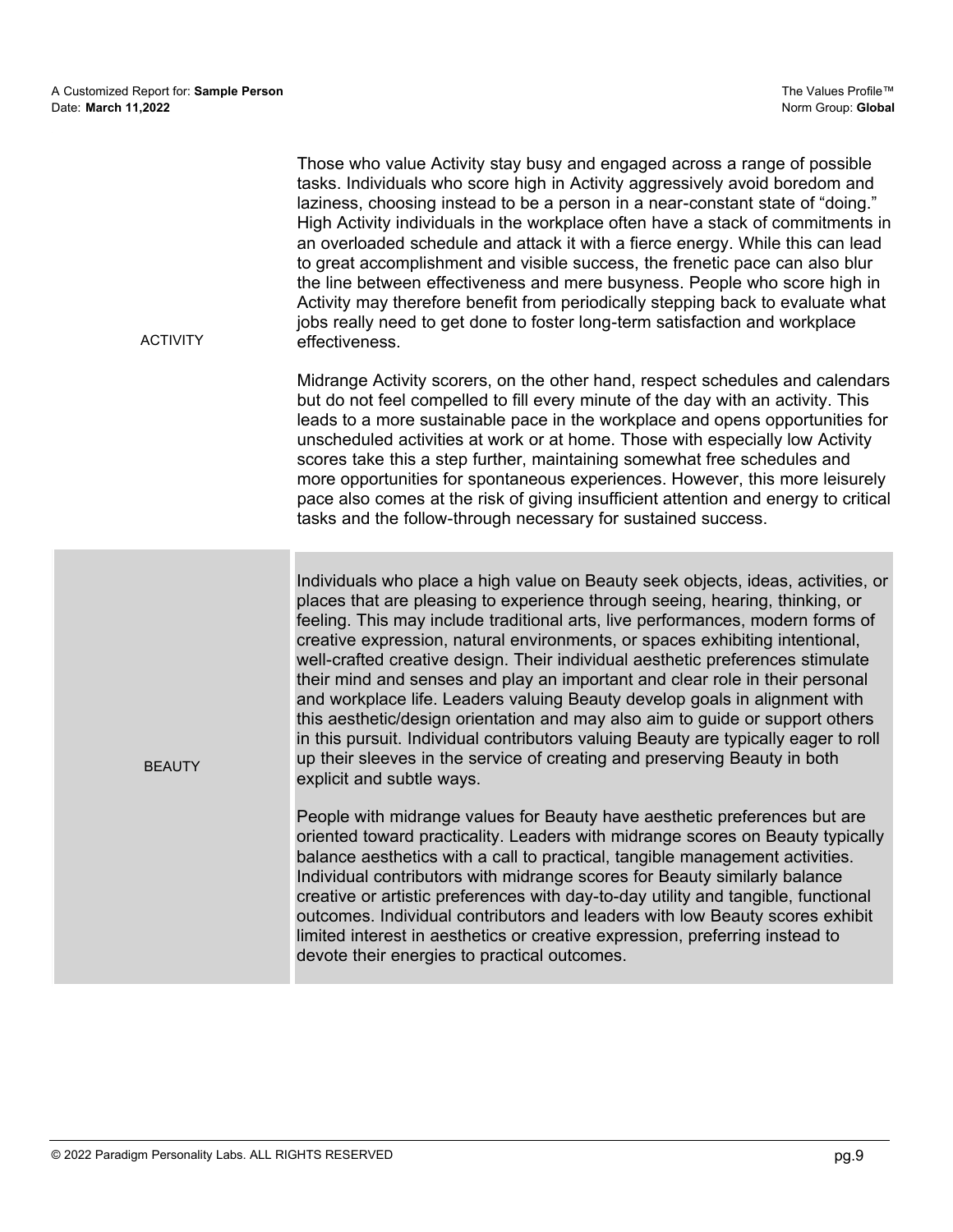| <b>COMPETITION</b> | Those who score high in Competition typically strive to be No. 1 in everything,<br>both personally and professionally. Extremely competitive individuals often<br>strive to not only win but to dominate. In some instances, they experience this<br>not so much as a love of winning but as a deep hatred of losing. Not<br>surprisingly, highly competitive individuals typically thrive in careers that<br>emphasize competition and measurable success, such as sales,<br>entrepreneurship, or politics, where measures of success or failure are clear. It<br>may also include career paths that involve competing for prizes and awards,<br>publishing papers, selling books, acquiring accounts, winning court cases, or<br>challenging others for positions of visible power.                                                                                        |
|--------------------|------------------------------------------------------------------------------------------------------------------------------------------------------------------------------------------------------------------------------------------------------------------------------------------------------------------------------------------------------------------------------------------------------------------------------------------------------------------------------------------------------------------------------------------------------------------------------------------------------------------------------------------------------------------------------------------------------------------------------------------------------------------------------------------------------------------------------------------------------------------------------|
|                    | Midrange scorers on Competition may strive to be first in some personal or<br>professional areas but winning is not their dominant driver. They may enjoy<br>the energy of competition and the satisfaction of winning but contending is<br>enough and they are content to simply be near the top of the pack. Leaders<br>and individual contributors with midrange Competition scores may find<br>extremely competitive workplace cultures and roles a poor fit. Individuals and<br>leaders with low Competition scores typically seek to avoid conflict and<br>competition, preferring environments with limited friction that value agreement<br>and consensus.                                                                                                                                                                                                           |
| <b>HEALTH</b>      | Those with high Health value scores place a strong emphasis on avoiding<br>behaviors and practices that pose health risks. This means a keen focus on a<br>range of behavioral choices, such as getting regular exercise, maintaining a<br>good diet, getting plenty of sleep, and minimizing or eliminating sources of<br>unhealthy stress. Leaders who place a high value on Health attempt to counter<br>the inevitable stresses of leadership and the workplace through established<br>habits such as bringing their own lunch, consistently choosing healthy meals<br>when dining with colleagues or clients, and scheduling time during the<br>workday for exercise or other stress-relieving practices. High Health scorers<br>also seek to actively model healthy choices and may even counsel or suggest<br>paths to healthier outcomes to others in the workplace. |
|                    | Leaders and individual contributors with midrange scores on Health give some<br>attention to making healthy choices in diet, exercise, or rest but are not as<br>consistent or intense in their dedication to healthy practices. In some cases,<br>this can lead to reduced sleep, limited exercise, and/or suboptimal dietary<br>choices, although these periods are usually short-lived. Those with low Health<br>scores depart substantially from a healthy lifestyle and may find themselves<br>short on sleep and exercise and long on calories, which have greater physical<br>and performance consequences over time.                                                                                                                                                                                                                                                 |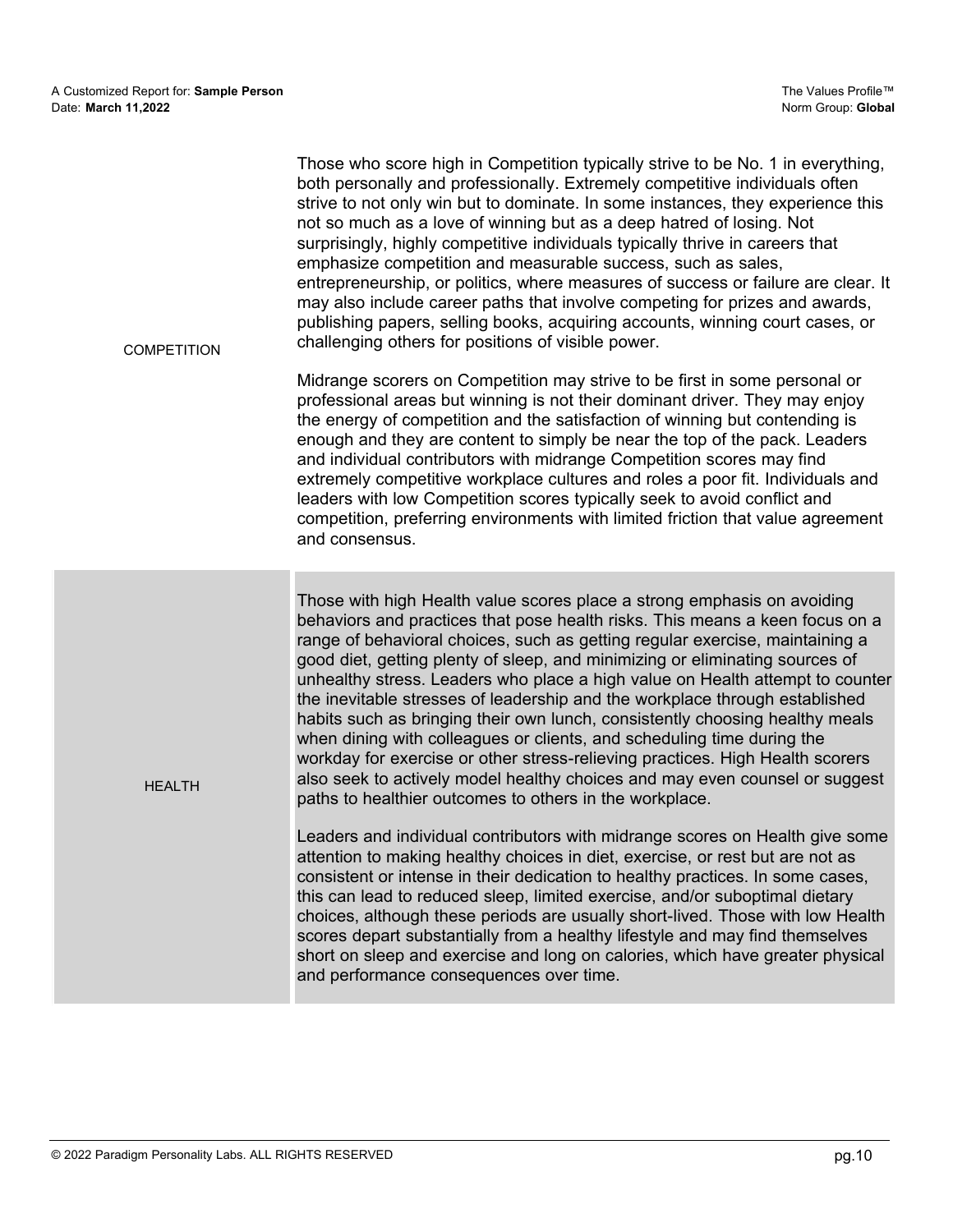| <b>HELPING</b>      | High scorers on Helping focus on the needs of others, from simply<br>appreciating what is unique in other people to providing time, energy, or<br>money to those who need it. Scoring high in Helping may also mean building<br>bridges with those who are socially isolated or disconnected. In practical<br>terms, this means regularly putting others' needs ahead of their own needs.                                                                                                                                                                                                                                                                                                                                                                                      |
|---------------------|--------------------------------------------------------------------------------------------------------------------------------------------------------------------------------------------------------------------------------------------------------------------------------------------------------------------------------------------------------------------------------------------------------------------------------------------------------------------------------------------------------------------------------------------------------------------------------------------------------------------------------------------------------------------------------------------------------------------------------------------------------------------------------|
|                     | Those with high Helping scores are particularly well-suited for working in<br>service organizations or in companies that express and genuinely execute a<br>mission of service and assistance to those in need, whether at the local,<br>regional, or international scale. Leaders with high Helping scores often enjoy<br>guiding the development of products and services that address compelling<br>market needs. They also devote energy and time to employee well-being and<br>may adopt a true servant leadership model of employee engagement and<br>commitment. Leaders and individual contributors high in Helping may feel out<br>of place in organizations that continually emphasize competition and profit<br>over mission and concern for their target audience. |
|                     | Midrange scorers on Helping tend to balance their concern for the needs of<br>others with a focus on their own individual needs. While midrange scorers can<br>appreciate what is unique in other people and provide money, time, and<br>energy to those who need it, they may also insist on satisfying their own<br>personal and professional needs as well as the needs of others. Individuals<br>and leaders who score low on Helping maintain an overriding emphasis on<br>personal success.                                                                                                                                                                                                                                                                              |
| <b>INDEPENDENCE</b> | People who score high on Independence show a strong preference for setting<br>their own agenda and doing things their own way. Highly independent leaders<br>resent and may even actively resist attempts to have their work controlled by<br>others. Accordingly, they tend to thrive in workplaces that value strong<br>independence of thought and action, provided the goals and outcomes<br>ultimately match organizational goals. Independence-minded individual<br>contributors tend not to work well with a micromanager because they prefer<br>minimal monitoring and supervision.                                                                                                                                                                                    |
|                     | Midrange scorers on Independence tend to be comfortable with some specific<br>guidance from their leaders on agenda and completing tasks, provided this<br>input is not excessive and they retain some flexibility in making their own<br>decisions. Individuals who score low on Independence are comfortable with<br>and may even prefer highly structured assignments and direct oversight of<br>their day-to-day activities.                                                                                                                                                                                                                                                                                                                                               |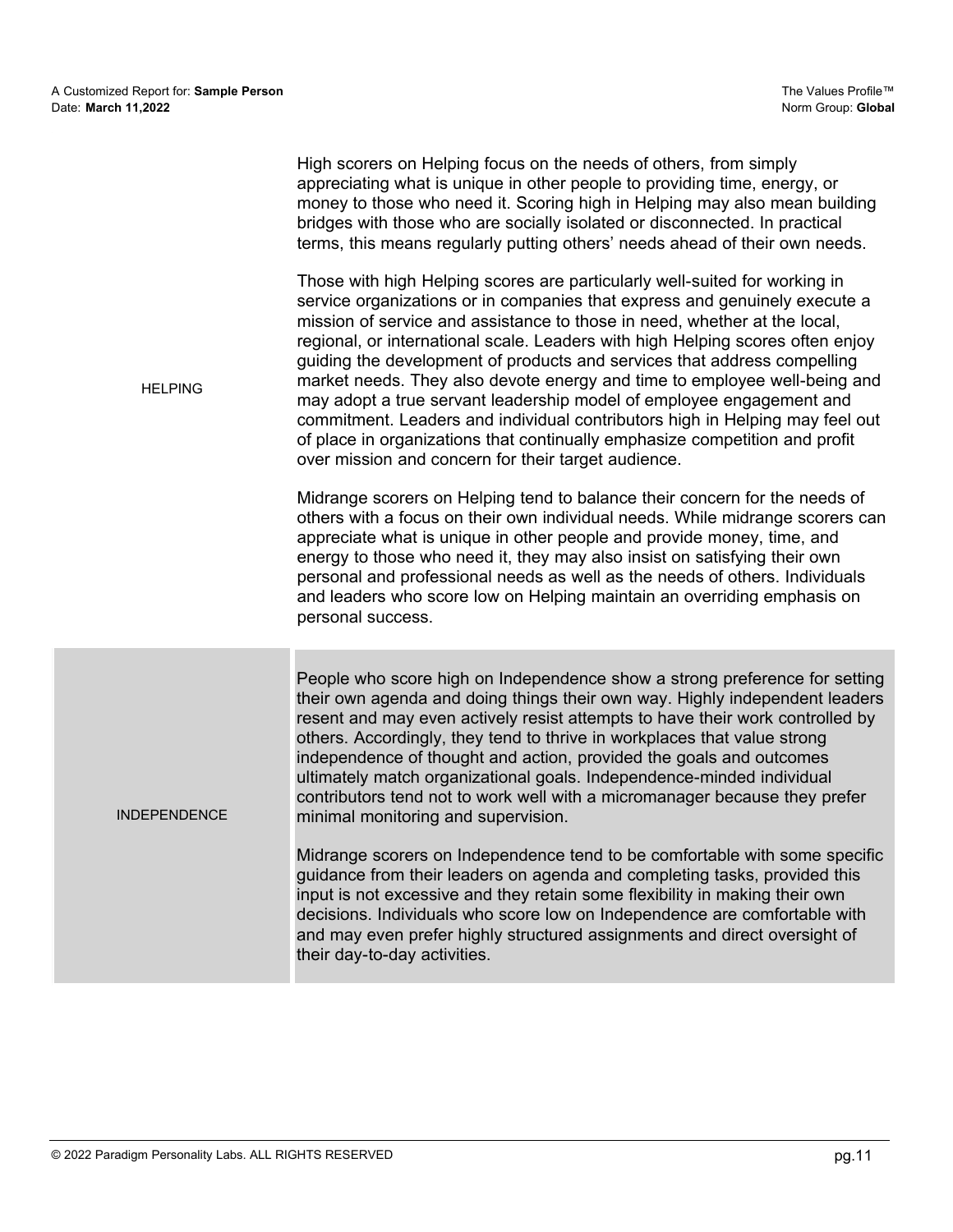Individuals who score high on the value of Intellect place great importance on living a life of the mind. In practice, this means continuously learning along many possible paths, such as conversations, reading, audiobooks, or direct experience. While this strong intellectual and learning orientation may be motivated by a desire for success and status at work, it is usually pursued for its own sake.

Leaders who score high on the value of Intellect are probably attracted to more abstract elements of the business such as strategy, product/market research, and product development, and leave to others critical, tangible functions, such as sales, finance, and operations. Individual contributors who value Intellect are similarly likely to find roles in sales or operations less engaging and prefer to be involved in more open-ended or ambiguous functions, such as product design and development, strategic planning, analysis, and research.

Midrange scorers on Intellect enjoy learning and intellectual pursuits but balance these interests with grounded concerns in tactics, maintenance, and execution in the workplace. Individual contributors with a midrange score are likely to prefer roles that balance creative/analytical activities with operational demands (such as sales, distribution, assembly, or maintenance).

Those with low value scores for Intellect prefer to create measurable, tangible value based on what they already know, rather than spending time and energy acquiring new knowledge. This orientation is also associated with a focus on normal work obligations rather than new or emerging initiatives. Nonetheless, these individual contributors and leaders are more than capable and motivated to acquire new knowledge, skills, and abilities provided they are relevant for new workplace priorities and practices (such as new technologies or new techniques to improve production).

INTELLECT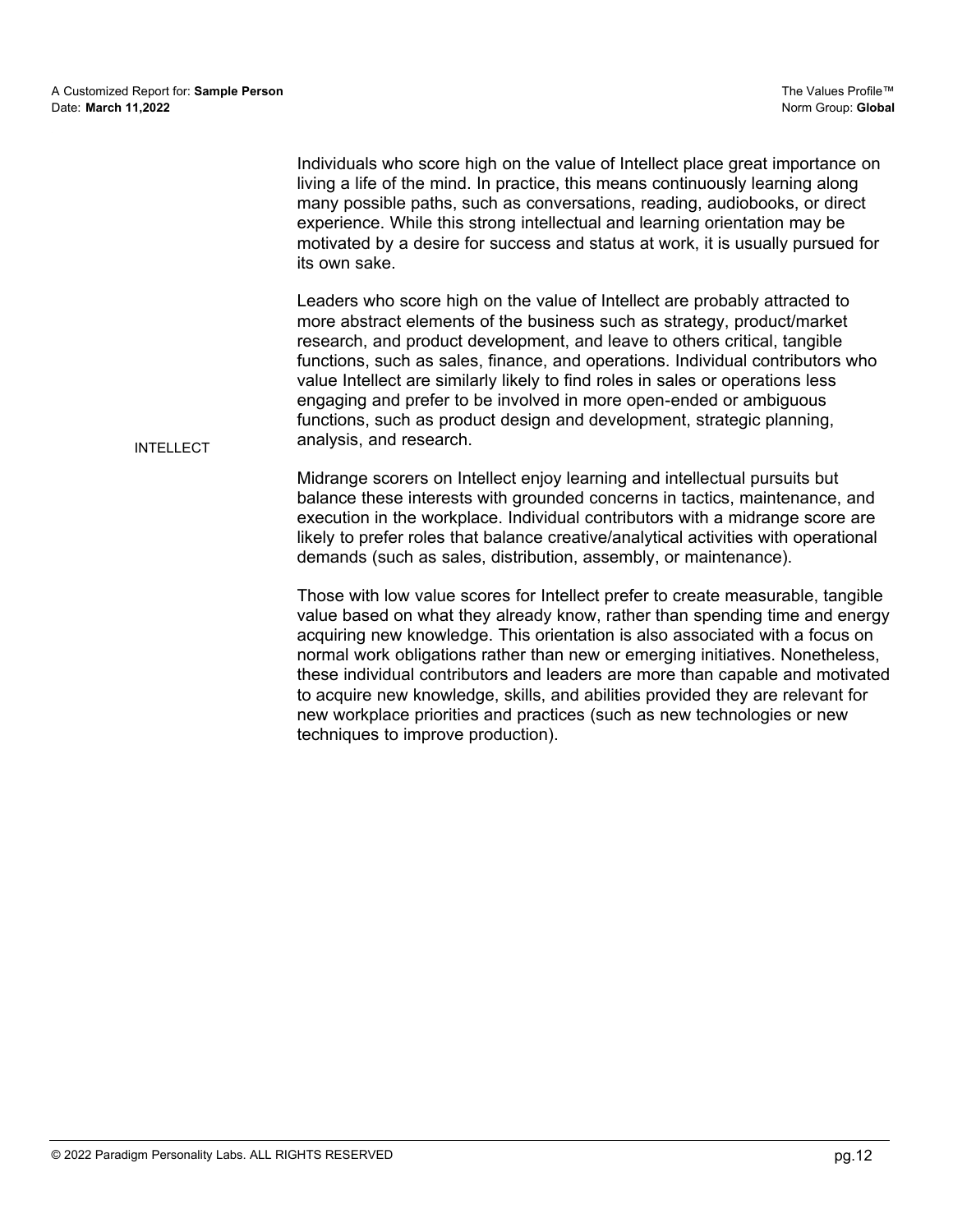PLEASURE

|                | People who value Justice typically emphasize fairness and acting in<br>accordance with a code of conduct. They expect others to do so as well. They<br>tend to internalize a set of rules of conduct with little need to question those<br>rules. These codes of conduct may not always conform to societal norms.<br>When there is no discernable code of conduct available, individuals who value<br>Justice seek to construct their own. |
|----------------|---------------------------------------------------------------------------------------------------------------------------------------------------------------------------------------------------------------------------------------------------------------------------------------------------------------------------------------------------------------------------------------------------------------------------------------------|
| <b>JUSTICE</b> | Leaders who emphasize Justice tend to make guiding principles (ideals) and<br>codes of conduct explicit, abide by them, and expect others to do the same.<br>Individual contributors who embrace Justice play by the rules regardless of<br>whether the organization espouses such a set of rules. Individuals who score<br>high on Justice find intrinsic motivation when they can act out this value in<br>their workplace role.          |
|                | Midrange scorers on Justice find a degree of flexibility, or nuance, in codes of<br>conduct and bend them when they think it is warranted. They may find less<br>precise principles of behavior, such as "love one another" as a balance to<br>more rigid statements such as "equal pay for equal work." Low scorers on<br>Justice are guided by the complexity underlying such rules.                                                      |
|                |                                                                                                                                                                                                                                                                                                                                                                                                                                             |

Those who value Pleasure seek and curate sensory and emotional stimulation. People who value Pleasure are likely to be passionate about good food, driven to pursue pleasurable experiences, and motivated by work they enjoy. They typically place importance on pursuing enjoyment in the moment.

Leaders who are very high on Pleasure tend to emphasize doing business in interesting settings or incorporate simple pleasures into their workday. Individual contributors who are very high in Pleasure may watch the clock until they can bolt at 5 p.m., unless the workplace provides opportunities for pleasure and enjoyment.

Those who moderately value Pleasure enjoy these sensory and emotional experiences, but seek them less frequently. Low scorers in Pleasure enjoy intense sensory or emotional experiences but typically will not go out of their way to have them. They would probably prefer to be with others who share their simple tastes and interests.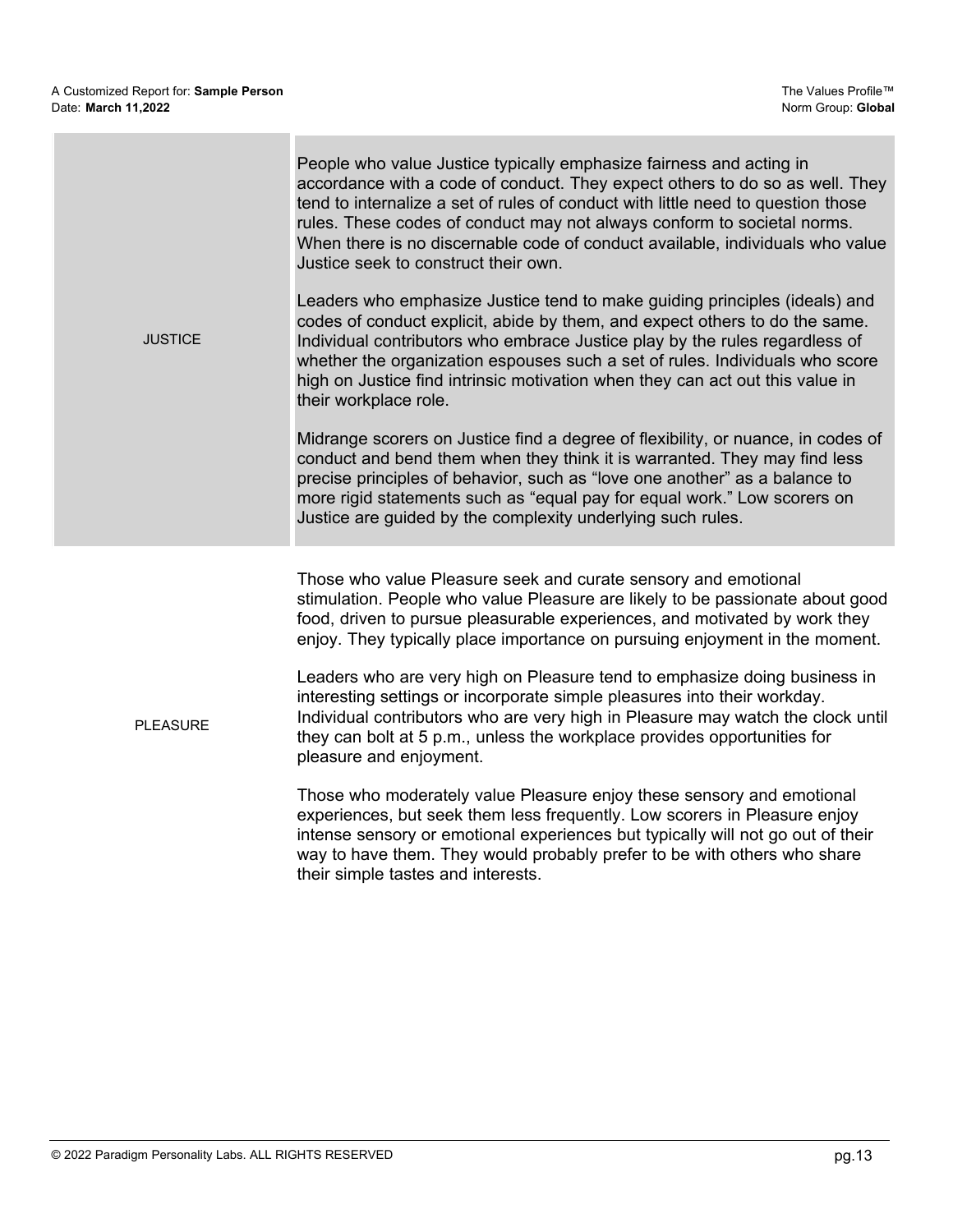| <b>POWER</b>         | Those who score high on Power value being the boss, being in charge of the<br>work of others, and exerting influence within their organization, work groups,<br>and social networks. Accordingly, these individuals eagerly take on the roles of<br>delegating, controlling, coordinating, commanding, and communicating with<br>others. Individual contributors who value Power tend to readily offer taking the<br>lead on projects.<br>Moderate scorers for this value balance their desire for power with tending to<br>their perceived, and perhaps desired, functional aspects of their role. In<br>teamwork, these individuals will collaborate as a team member and selectively<br>choose times to spearhead. Those who place a low value on Power have little<br>internal need to exert power or influence. Leaders who are low on Power tend<br>to spend minimal effort on the maintenance aspects of management,<br>preferring to focus on their own independent work. An individual contributor<br>who is low on Power is likely to exhibit little inclination to become a manager,<br>yet might be amenable to taking on the occasional leadership role, such as<br>training others, coaching, calling meetings, and the like. |
|----------------------|---------------------------------------------------------------------------------------------------------------------------------------------------------------------------------------------------------------------------------------------------------------------------------------------------------------------------------------------------------------------------------------------------------------------------------------------------------------------------------------------------------------------------------------------------------------------------------------------------------------------------------------------------------------------------------------------------------------------------------------------------------------------------------------------------------------------------------------------------------------------------------------------------------------------------------------------------------------------------------------------------------------------------------------------------------------------------------------------------------------------------------------------------------------------------------------------------------------------------------------------|
| <b>RELATIONSHIPS</b> | High scorers on Relationships place significant importance on having intimate,<br>long-term, close relationships. Because this value is so high, it almost always<br>carries over into the work environment. Leaders who score high on<br>Relationships tend to emphasize preserving harmony within their teams when<br>making decisions. Servant leadership and participative management styles<br>tend to be most appealing to these leaders.<br>People who score in the midrange on Relationships seek balance between<br>relational needs and priorities. Work relationships, while important, probably<br>come after personal relationships. Low scorers devote significantly less time<br>and effort to initiating and sustaining the relationships in their life. In the work                                                                                                                                                                                                                                                                                                                                                                                                                                                        |

when tending to work and business goals.

setting, this usually manifests as lack of focus on the relational needs of others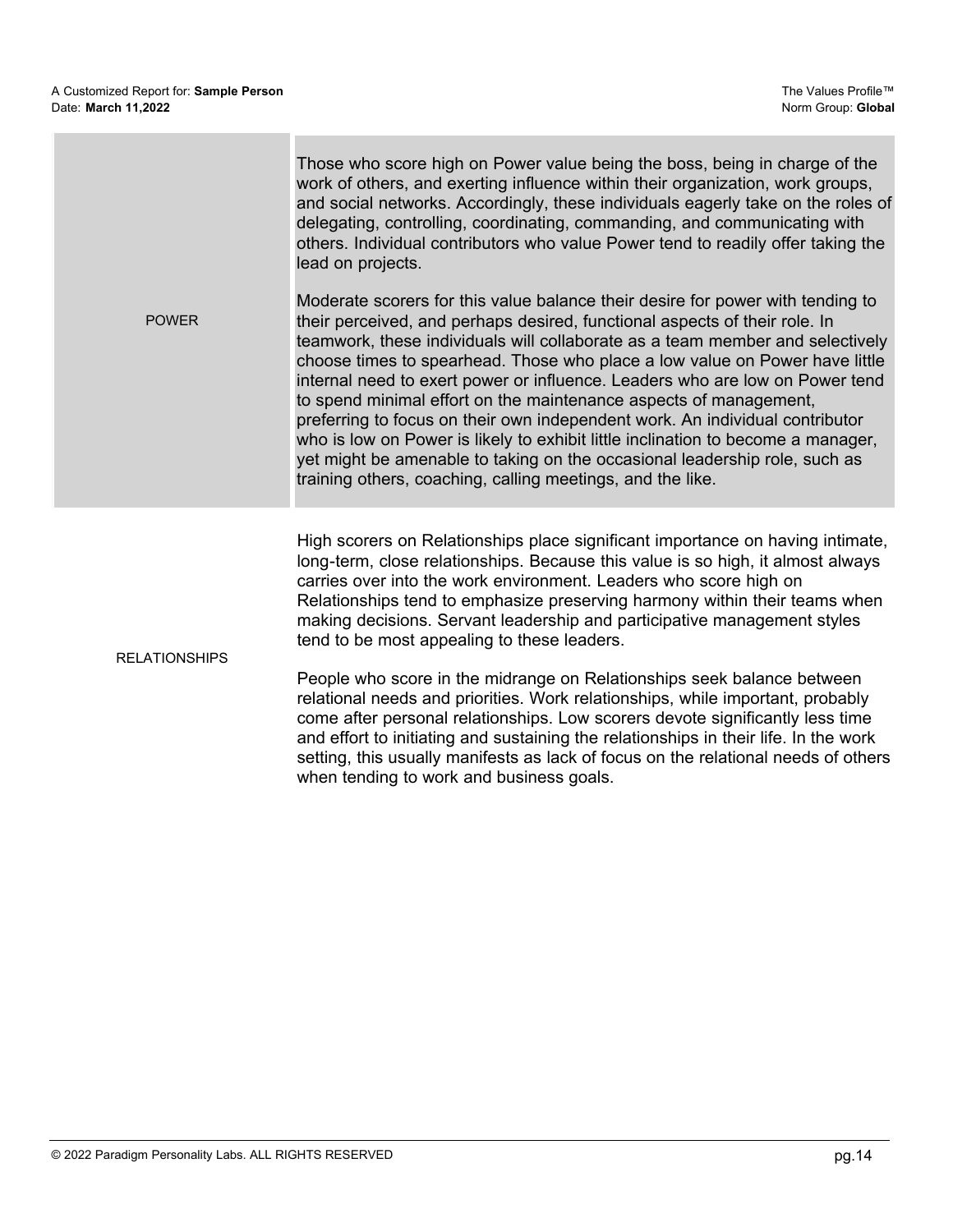|                     | High scorers on Spirituality emphasize having a meaningful connection to<br>something larger than themselves and respecting the interconnected nature of<br>our lives. This tends to translate into an intentional way of being and living.<br>Those who value the spiritual life may seek to understand their spiritual<br>questions through such things as acts of service, meditation, organized<br>religion, transcendent experiences, or nature. Leaders who score high on<br>Spirituality prefer to act from their spiritual beliefs and perceived larger<br>purpose in the workplace.                                                                                                                                                                                                                                                                                                                                                                         |
|---------------------|----------------------------------------------------------------------------------------------------------------------------------------------------------------------------------------------------------------------------------------------------------------------------------------------------------------------------------------------------------------------------------------------------------------------------------------------------------------------------------------------------------------------------------------------------------------------------------------------------------------------------------------------------------------------------------------------------------------------------------------------------------------------------------------------------------------------------------------------------------------------------------------------------------------------------------------------------------------------|
| <b>SPIRITUALITY</b> | Midrange scorers moderately prioritize matters of the spirit and tend to live<br>more in the physical, observable world. They are likely to be more engaged in<br>the workplace when they find alignment between their spiritual principles and<br>their organization's mission and displayed values. Low scorers on Spirituality<br>focus on the here-and-now aspects of life and secular matters, whether<br>intellectual, social, or relational. Leaders who score low on Spirituality are<br>more likely to exhibit either transactional (i.e., more authoritarian and<br>traditional) or transformational (i.e., more democratic and visionary) leadership<br>styles. Individual contributors who score low on Spirituality are less likely to<br>expect their work to serve basic human needs and feel comfortable instead<br>with work that appeals to secular (e.g., education, enrichment, leisure) and<br>material (e.g., possessions and wealth) motives. |

High scorers on Stability are more likely to value life circumstances that don't change. While they find it important to succeed at work to ensure job security and financial stability, they tend to place equal importance on maintaining a tradition, a healthy family life, and being part of their communities. People who score high on Stability probably strive to be reliable, dependable, and trustworthy. High-scoring leaders may institute measures to support employee work/life balance, such as implementing wellness programs or community volunteer days to provide opportunities to build connections among the team members and with the community. High-scoring individual contributors probably enjoy team activities outside the office that create a sense of community.

**STABILITY** 

Midrange scorers on Stability are probably comfortable with some variability or unpredictability in their professional and personal lives. They probably see this as necessary to achieve a goal or are simply less stressed by the resulting tension than high scorers. Low scorers tend to place very little emphasis on Stability in their lives and expend significantly more energy on work than personal life (or vice versa). As leaders, people low on Stability can have exacting standards that create excessive demands on their teams, which can lead to burnout and high turnover. Without attention to other areas of life besides work, such leaders are at risk of burnout. Individual contributors who score low on Stability tend to be less risk-averse and make decisions according to their dominant interests and values.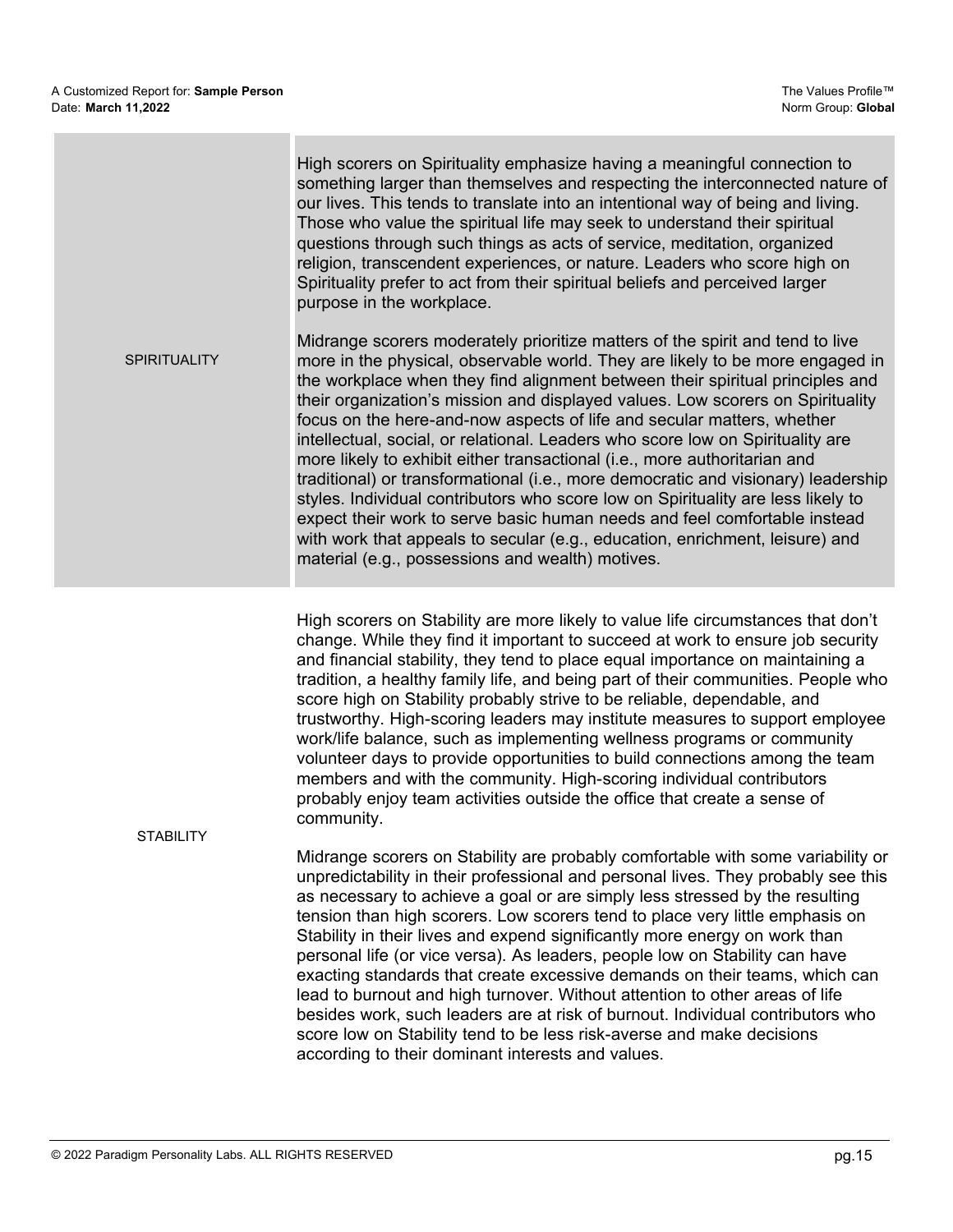| <b>STATUS</b> | High scorers on Status typically find it important to have salary, perks, power,<br>and connections. They probably consider it important to be highly regarded<br>and feel that their title communicates their worth. Their choices and decisions<br>may be influenced by what they consider the "in" thing to do and have. High<br>scorers tend to compare their perceived status against others. Leaders with a<br>high score are motivated to ascend the corporate ladder and relish their<br>stature within the corporate structure. Individual contributors expect to be part<br>of a work department or team or organization with a high prestige quotient and<br>may set their sights on a role with greater status.<br>Midrange scorers tend to place more emphasis on meaningful and interesting<br>work rather than its potential to gain status. Status does hold some appeal for<br>this group and midrange scorers do consider it and its various forms in their<br>decisions and world view. Leaders and individual contributors with midrange<br>scores overlook traditional titles and choose those that provide the future<br>prospect of more prestigious corporate roles.<br>Low scorers do not seek Status, but they do not necessarily reject its perks<br>outright. Those who do not emphasize Status are relatively unconcerned about<br>the effect their choices have on others' opinions of them. Leaders who score<br>low on Status probably disregard the value of their titles. |
|---------------|-------------------------------------------------------------------------------------------------------------------------------------------------------------------------------------------------------------------------------------------------------------------------------------------------------------------------------------------------------------------------------------------------------------------------------------------------------------------------------------------------------------------------------------------------------------------------------------------------------------------------------------------------------------------------------------------------------------------------------------------------------------------------------------------------------------------------------------------------------------------------------------------------------------------------------------------------------------------------------------------------------------------------------------------------------------------------------------------------------------------------------------------------------------------------------------------------------------------------------------------------------------------------------------------------------------------------------------------------------------------------------------------------------------------------------------------------------------------------------------------------------------|
| <b>STYLE</b>  | High scorers on Style typically want to maximize opportunities to express their<br>sense of style. Those who value Style may enjoy shopping in finer stores or<br>being seen by others as fashionable. Stylish leaders probably place<br>importance on creating impressive, appealing, or stylistically distinct office<br>settings. Stylish individual contributors are attracted to such settings and<br>gravitate to companies that reflect their stylish sensibilities.<br>Midrange scorers typically appreciate the finer things, but they do not allocate<br>the same amount of time or money to them as high scorers. Low scorers are<br>not intrinsically motivated to have stylish possessions or to be seen in stylish<br>places. These leaders tend to budget for necessities without spending money<br>on extra creature comforts or stylish displays.                                                                                                                                                                                                                                                                                                                                                                                                                                                                                                                                                                                                                                          |